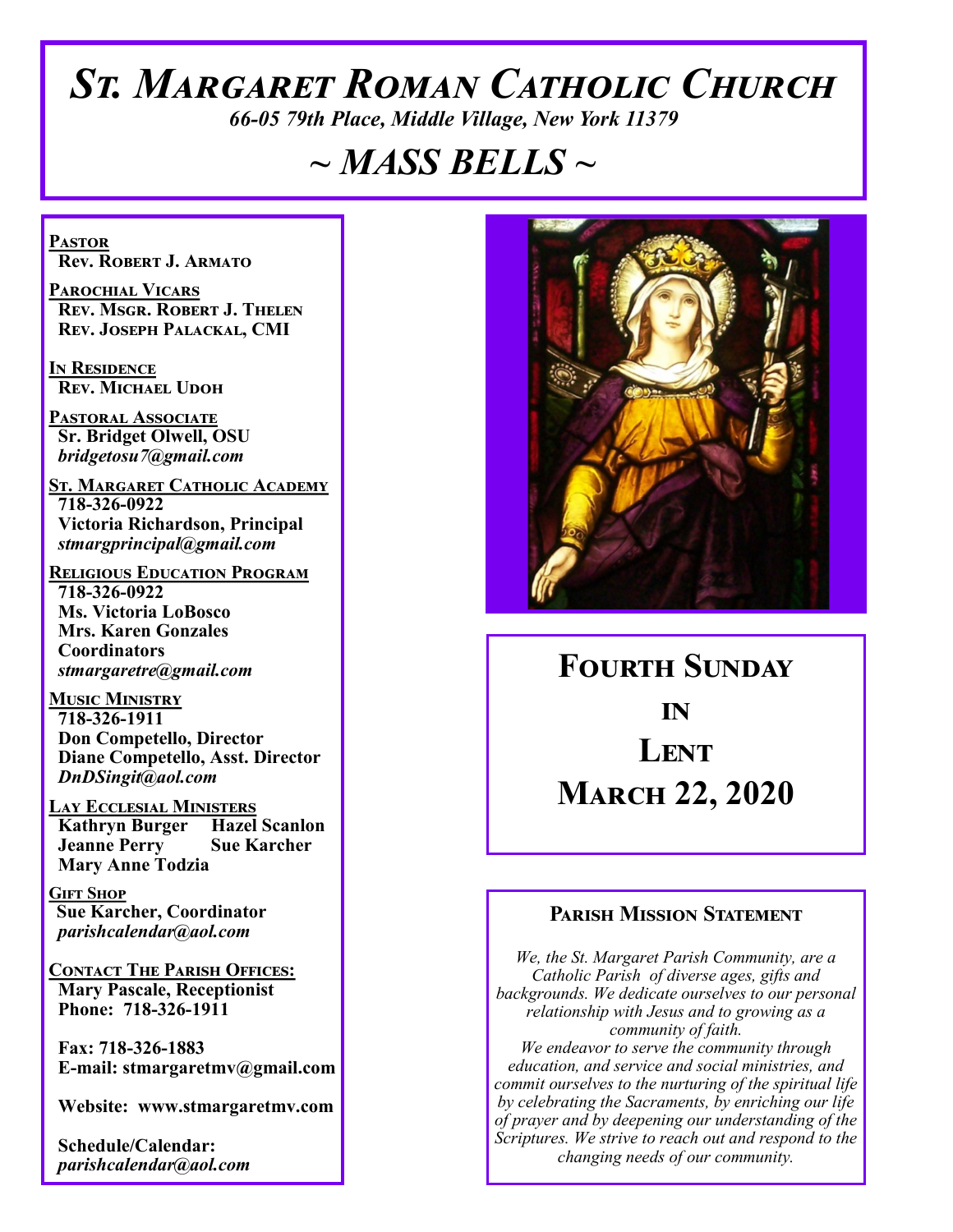### *MASSES FOR THE WEEK*

| SUN.                          | <b>MARCH 22 - FOURTH SUNDAY IN</b><br><b>LENT</b>                                                                                  |
|-------------------------------|------------------------------------------------------------------------------------------------------------------------------------|
| (7:30)<br>(9:00)              | Robert Hawd<br>Daniele Bussa/Giuseppe Valenza/<br>Giovanna Ferrara/Mimma Ciaccio/Lina                                              |
| (10:30)                       | Casasanta/Joseph Battaglia/<br>Michael, Catherine, Tom and<br>Rosaleen Reilly                                                      |
| (NOON)<br>(5:00PM)            | People of the Parish<br>Intention of Francesco Sciortino                                                                           |
| MON.<br>(7:00)<br>(9:00)      | <b>MARCH 23 - ST. TURIBIUS</b><br>Eva Bove'<br>Albert & Julia Paetzig                                                              |
| TUE.<br>(7:00)<br>(9:00)      | <b>MARCH 24 - ST. OSCAR ROMERO</b><br><b>Nancy DiFonte Biggins</b><br>Angie Ferzola                                                |
| WED.                          | <b>MARCH 25 - THE ANNUNCIATION</b><br>OF THE LORD                                                                                  |
| (7:00)<br>(9:00)              | <b>Albert DiCenso</b><br><b>Phyllis Armato</b>                                                                                     |
| THU.<br>(7:00)<br>(9:00)      | <b>MARCH 26 - LENTEN WEEKDAY</b><br>Maryann Salvato<br>Andrew Jaipaulsingh                                                         |
| FRI.                          | <b>MARCH 27 - LENTEN WEEKDAY/</b><br><b>ABSTINENCE</b>                                                                             |
| (7:00)<br>(9:00)              | Angie Ferzola<br>Dorothy Haufe                                                                                                     |
| SAT.<br>(9:00)                | <b>MARCH 28 - LENTEN WEEKDAY</b><br><b>Collective: Giacomino &amp; Giuseppina</b><br>Gennari/Corona virus victims/                 |
| (5:00PM)                      | Marie DeSabato                                                                                                                     |
| SUN.<br>(7:30)<br>(9:00)      | <b>MARCH 29 - FIFTH IN LENT</b><br>Harvey Karcher (BIRTH)<br>Giuseppe Valenza/Geraldine Ciaccio/Lina<br>Casasanta/Philip Curatolo/ |
| (10:30)<br>(NOON)<br>(5:00PM) | <b>John Maunsell</b><br>Geraldine Ciaccio<br>People of the Parish                                                                  |

# **ALL SCHEDULED MASS INTENTIONS WILL BE HONORED AND CELEBRATED PRIVATELY, BY THE PRIESTS OF THE PARISH**

# **PARISH INFORMATION**

**Rectory Office Hours Monday - Friday - 9 am to Noon, and 1 pm to 5pm Tuesday & Wednesday evenings 5-7pm Saturday - by appointment Sunday - closed**

**CONFESSIONS** - Saturday, 4-4:45 pm or by appointment with a priest. **SUSPENDED**

**NOVENA** to Our Lady of the Miraculous Medal Mondays after the 9am Mass. **SUSPENDED**

**THE ROSARY AND DIVINE MERCY** devotion are prayed every morning in the church at 8:30am. **SUSPENDED**

**BAPTISMS** take place on the 1st and 3rd Sundays of the month. Please call the rectory for an appointment and to register your child. **SUSPENDED**

**WEDDINGS MUST** be scheduled at least six months in advance by appointment with a priest or a deacon. Please call the rectory office. For marriage preparation information visit www.pre-cana.org.

**THE ENGLISH CHOIR** rehearses on Tuesday, at 7 pm in the Church. Tenors and baritones needed! **SUSPENDED**

**IL CORO ITALIANO** prattica ogni Domenica prima della Messa Italiana. **SUSPENDED**

**THE YOUTH CHOIR** rehearses on Monday, from 6-7 pm in the Church. For more info, DnDsingit@aol.com **SUSPENDED**

**BOY SCOUT TROOP #119** meets on Tuesdays from 7:15-9 pm in the Parish Hall. New members are welcome, age 10 1/2 & up. Call Mr. Krzewski, 718-894-4099. **SUSPENDED**

**CUB PACK #119** meets on Mondays from 7-8:30 pm in the Parish Hall. New members welcome, age 6 to 10-1/2. Call Mr. Krzewski, 718-894-4099. **SUSPENDED**

**SENIOR CITIZENS** meet every Wednesday at 12 Noon in the Parish Center. **SUSPENDED**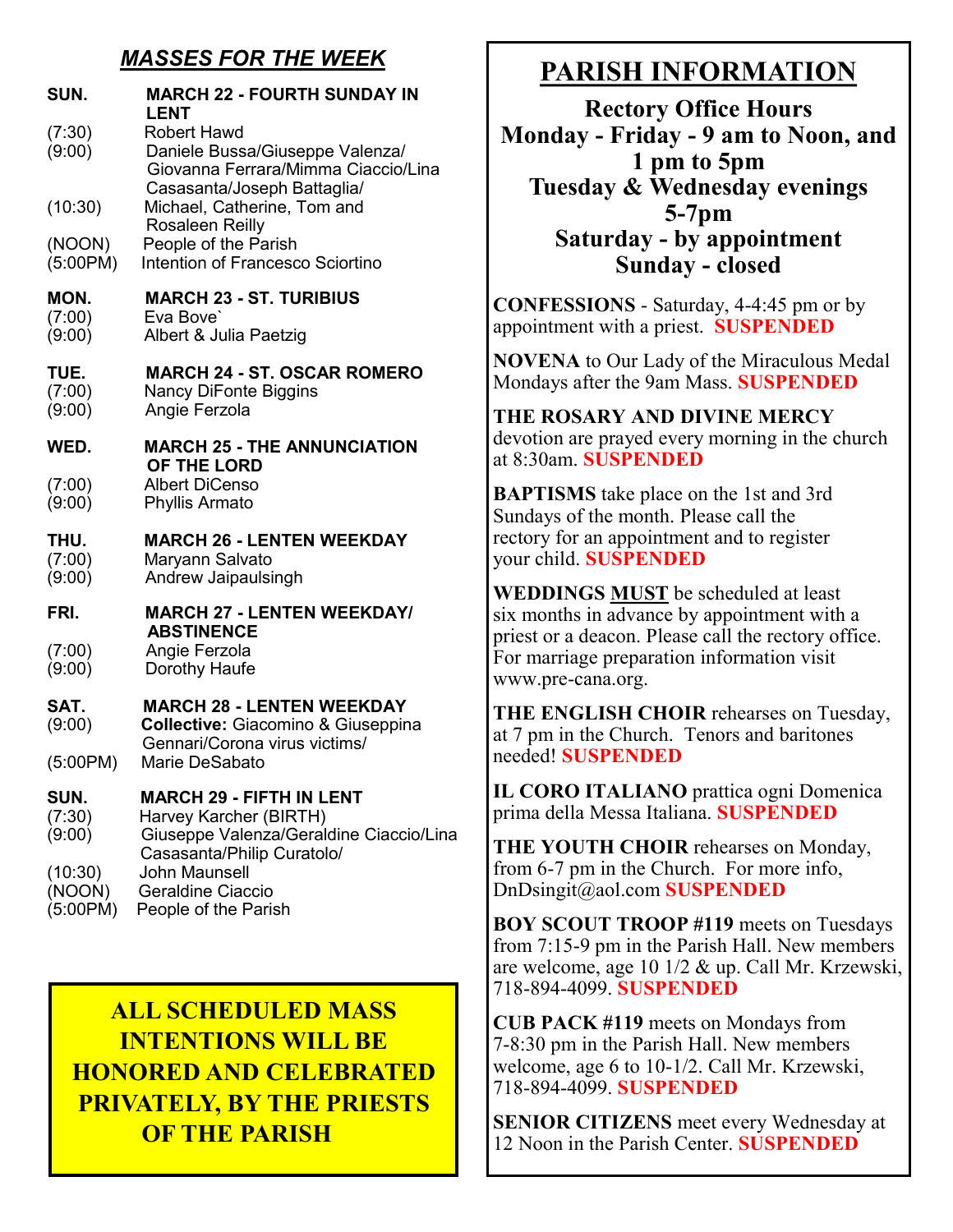# PLEASE PRAY FOR OUR SICK

Karen Guarascio, Connie Faccibene, Linda Frazier, Cari Ann Falk-LoBello, Glen Falk, Ronald Frazier, Robert Sabini, Lee Falk, Scott White, McKinley Kelleher, Sean Harrison, Justin James Quirke, Elizabeth Ott, Mary Harrison, John Murphy, Anne McGinnis, Norma Voyer, Vicky Turato, Julio Pelaez, Maritza Gutierrez, Graciela Mora, Cindy Mulore, Salvatore Tuttolomondo, Gloria Mojica, Gloria Pemaj, Anne Gorian, Allen McConville, Joseph Simon, Jack Marchindiondo, The Scaturro Family, Louis Pitelli, Marion Caracciola, Giovanni Campo, Edward Stoltzenberg, Louis Pittelli, James Graff, Carol Arevalo, Immaculate Marge D'Elia, Jim O'Friscoll, Mary Rigovich, Matteo Sabini, Bob Biolsi, The Mojica Family, Msgr. Leonard Badia, Matthew Zender, Cathie Greulich, Joseph & Mary Augustine, Anthony Pittelli, Josephine Hartnett, Karen Schaefer, Jill Archbold, Fr. Paul Weirichs CP, Hannah Lehman, Daniel Wilson, John Austin Bryzgornia, Dave Kazmier,John Nogiewich, Tim Rooney,

*The names will remain for 3 months, please call 718-326-1911 and ask for continued prayers.*

## **Prayer Requests**

**Pray for vocations to the Priesthood and Religious Life.** 

**Please pray for our men and women from our Parish serving in the defense of our country:** 

> **Lt. Col. Thomas Frohnhoefer Sgt. Robert A. Domenici**



### *WE RECALL OUR BELOVED DECEASED*

*Especially, Hilda Helm, Josephine Filippi May they rest in Christ's Peace!*

# **MEMORIALS** *WINE & HOSTS THIS WEEK*

*are offered in memory of Geraldine Ciaccio at the request of Barney & Maria Giudice & Family.*

## *TABERNACLE LAMP THIS WEEK*

*is lit in memory of Phyllis Armato at the request of husband Ben Armato and Fr. Armato.* 



*THE ANNUNCIATION OF THE LORD MARCH 25*

### **TODAY'S READINGS**

 *Fourth Sunday in Lent* 

1 Sm16:1b, 6-7, 10-13a Ps 23:1-3a, 3b-4, 5, 6 Eph 5:8-14 Jn 9:1-41 or Jn 9:1, 6-9, 13-17m 34-38

# **READINGS FOR THE WEEK**

| Monday:    | Is 65:17-21<br>Ps 30:2, 4, 5-6, 11-12a,<br>13 <sub>b</sub><br>Jn 4:43-54                                   |
|------------|------------------------------------------------------------------------------------------------------------|
| Tuesday:   | $Ex 47:1-9, 12$<br>Ps 46:2-3, 5-6, 8-9<br>$Jn 5:1-16$                                                      |
| Wednesday: | Is $7:10-14, 8:10$<br>Ps 40:7-8a, 8b-9, 10, 11<br>Heb 10:4-10<br>Lk 1:26-38                                |
| Thursday:  | Ex $32:7-14$<br>Ps 106:19-20, 21-22, 23<br>Jn 5:31-47                                                      |
| Friday:    | Wis 2:1a, 12-22<br>Ps 34:17-18, 19-20,<br>21, 23<br>$Jn$ 7:1-2, 10, 25-30                                  |
| Saturday:  | Jer 11:18-20<br>Ps 7:2-3, 9bc-10, 11-12<br>Jn 7:40-53                                                      |
| Sunday:    | Ez 37:12-14<br>Ps 130:1-2, 3-4, 5-6, 7-8<br>Rom 8:8-11<br>Jn 11:1-45 or<br>Jn 11:3-7, 17, 20-27,<br>33b-45 |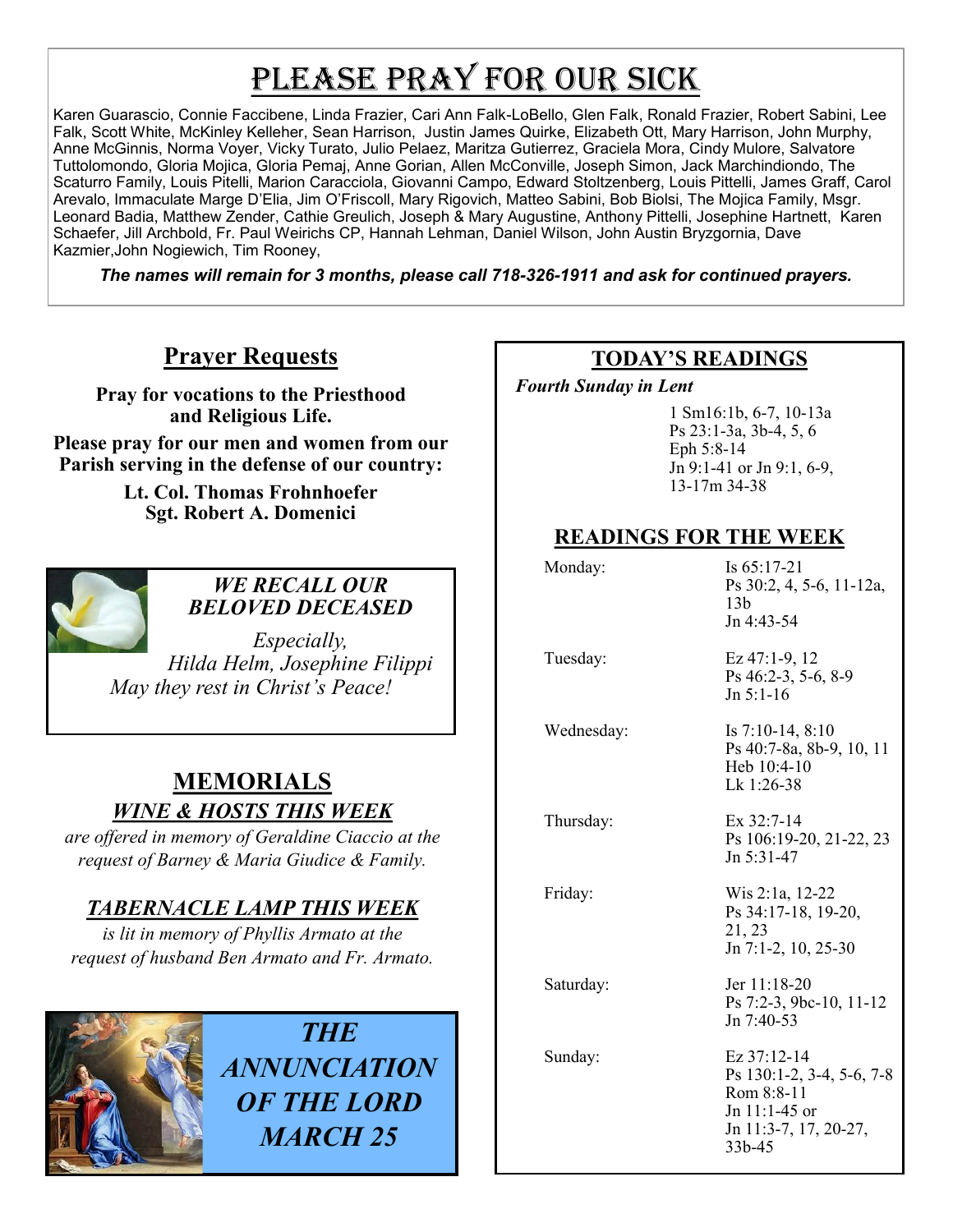#### *From the Pastor's Desk:*

# **~On the Corona Virus, Part I~**

 By now, you are well aware of the severity of the Corona virus and its impact on our society and throughout the world. Medical experts tell us to brace for an increase in the problem and the spread of the virus; the worst is yet to come.

 There are practical, common sense precautions that we should take, like proper hygiene in washing our hands often and well, covering up when we cough or sneeze, minimizing direct physical contact with other people, staying hydrated by drinking water, and avoiding concentrations of people. There are others, which we can find in the newspapers and on TV. Pay careful attention to them.

 You also may be aware of steps that have been taken by the Diocese of Brooklyn (though the press lumps us together, we are not part of the Archdiocese of New York) and locally here at St. Margaret's. Among these are the cancelling of all public Masses other than funerals, and the suspension of our obligation to attend Mass on Sundays and holy days. Unfortunately, this will apply right through Easter; i.e., we will not celebrate Palm Sunday, Holy Thursday, Good Friday or Easter publicly. Our parish priests will offer Mass in private to honor all requested Mass intentions. Likewise all communal devotions, including the Stations of the Cross and the Rosary, are cancelled. Furthermore, celebrations of Confirmation and all baptisms and weddings have been postponed indefinitely.

 These are particularly painful measures for Catholics as a sacramental people, especially when it comes to deprivation of receiving the Eucharist other than in emergency situations that require the last rites of the Church. They are extreme but necessary measures, taken in cooperation with those of the civil authorities to try to contain the spread of the virus and minimize its damage to all human life. Do we like them? No. Are they temporary and necessary inconveniences? Yes.

 There are a number of things that we should NOT do. Among these is to panic, which does no one any good and only serves to increase anxiety and mental stress. Another is to despair. God has not abandoned us; neither is He inflicting some kind of wrathful punishment on the human race. Human choices and actions result in particular consequences; some are good, and some are bad. When we abuse the gift of free will, the result is sin; when we experiment improperly with biology, things can go terribly wrong, resulting in all sorts of biological nightmares.

 There also are a number of things that we SHOULD DO. Among these are establishing a daily routine, especially when our usual patterns are disrupted. With the exceptions noted above, stay as close as you can to your usual activities, combining times for work, play, study, and relaxation; stay well nourished and get some fresh air whenever possible, weather permitting. Check on your neighbors, especially the elderly and those who live alone; a phone call may be all that they need to feel that they're still connected and not abandoned.

 In terms of our spiritual life, although access to the Sacraments is suspended for the most part, continue to pray, whether it is your favorite devotion, or the Rosary, or reading and reflecting upon the Scriptures, especially the daily readings for Mass (see the listing on page 3 of this bulletin). Also, celebrations of Mass are televised daily on several cable TV channels and on YouTube; watch one piously and offer an act of spiritual communion.

 Our parish church will be open daily (6:30AM to 5:00PM Monday to Friday, and 9:00AM to 12:00 Noon on Saturday and Sunday) for those who wish to come and pray privately in the presence of the Blessed Sacrament. I'll try to provide more information and suggestions for prayer opportunities in the coming weeks.

Above all, let us pray, pray, pray! It's not *all* we can do, *but it is the best!*

*~Fr. Armato*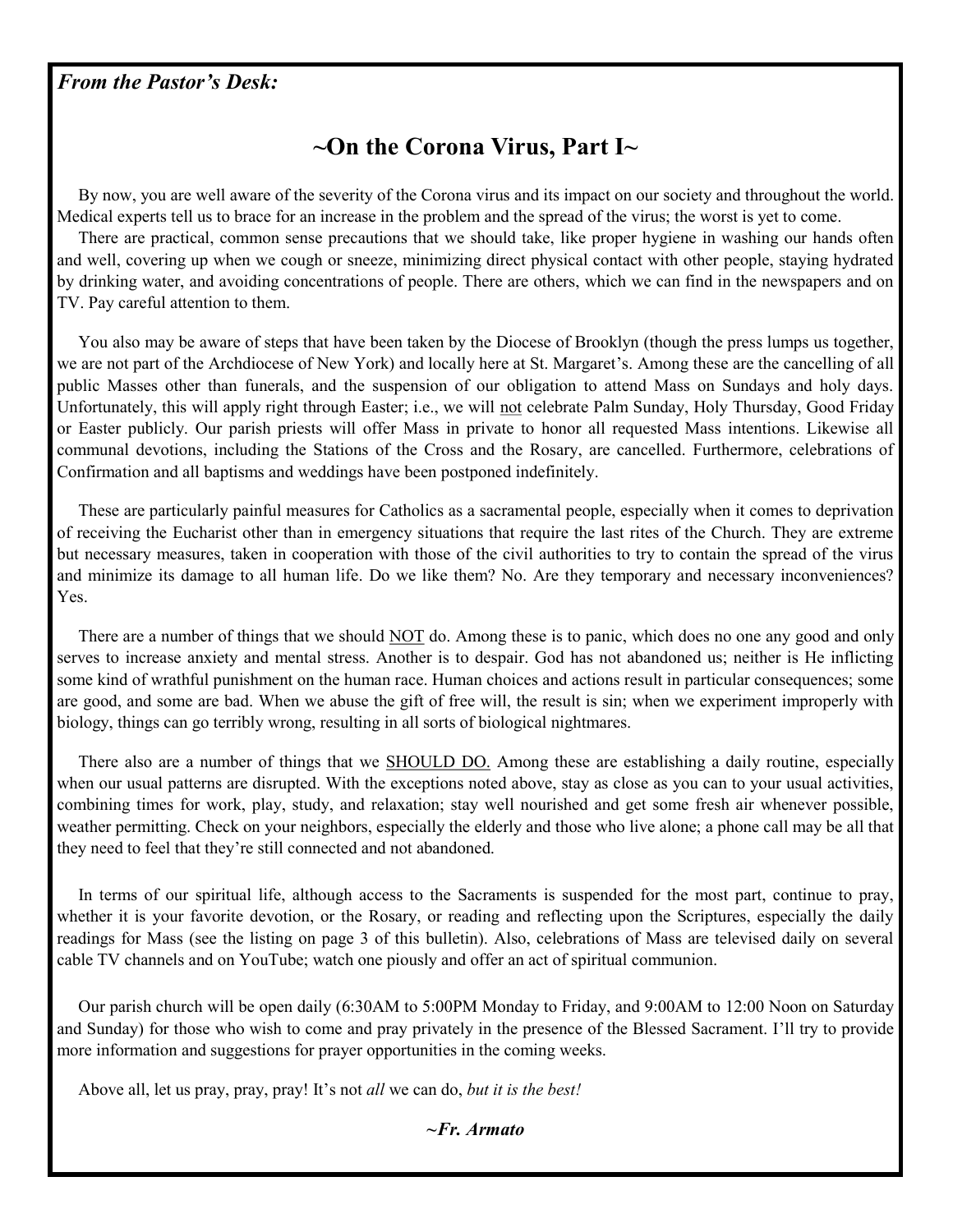## **ST. MARGARET GIFT SHOP**

## **IS CLOSED UNTIL FURTHER NOTICE**

# **ANNUAL CATHOLIC APPEAL**

 The **2020** *Annual Catholic Appeal* campaign is underway. Our goal for this year has been set at just over \$80,000.

 With about 650 families registered in the Parish, it comes to an average donation of \$125 per family. That's less than the cost of a daily latte, or one pack of cigarettes, each week. It's certainly not a burden if we ALL pitch in between now and Christmas.

 So far, 45 families have pledged \$8,392 toward our goal.

 Please think and pray about your response this year so that we may continue to serve the needs of our Parish and our Diocese. Materials have been mailed out to those who participated in last year's campaign; other material will be available in church in the coming weeks.

# *MAGGIE'S LITTLE THEATER*

# **The Envelope, Please**



Due to the current public health concerns and suspensions of public events, Maggie's Little Theater has decided it would be prudent to postpone our musical review. We are hopeful to re-schedule this presentation sometime this Spring. Thank you, from all at Maggie's Little Theater. Please be safe.

# **Monthly Memorial Mass**

# **HAS BEEN SUSPENDED UNTIL FURTHER NOTICE**

#### **160TH ANNIVERSARY**

 Our Parish will be 160 years old this May, the first Mass here having been celebrated on May 20, 1860. We will celebrate with a Mass of thanksgiving **Saturday evening, May 16,** followed by a *jubilee dinner-dance* to benefit both the parish and the Academy. Save the date and plan on celebrating with your fellow parishioners.

 A committee is working on the dinner-dance. Details will follow shortly.

### **THE ST. VINCENT dePAUL SOCIETY CLOTHING PICK-UP**

**Sunday, March 29,** from 8:30am to 12 Noon The truck will be on 79th Place for your items.

#### **PLEASE DO NOT LEAVE ITEMS AT THE RECTORY DOOR**

### **ST. MARGARET SPORTS ASSN. INSTRUCTIONAL VOLLEYBALL**

for girls 3rd, 4th, and 5th grade March 28, April 4 & 18 - 10am to 11:30am. To sign up google **St. Margaret Dragons,**  any questions email **stm\_volleyball@aol.com**

### **CORONA VIRUS RESPONSES**

In response to growing concern over the Corona virus, public celebration of Mass except for funerals has been suspended until further notice.

Please also use common sense:

- $\sim$  Stay home, if you do not feel well;
- $\sim$  See your doctor, if symptoms persist;
- $\sim$  Cover your mouth and nose, if you have to cough or sneeze;

Let us pray through the intercession of St. Michael that the disease may spare us, our loved ones, and all people!